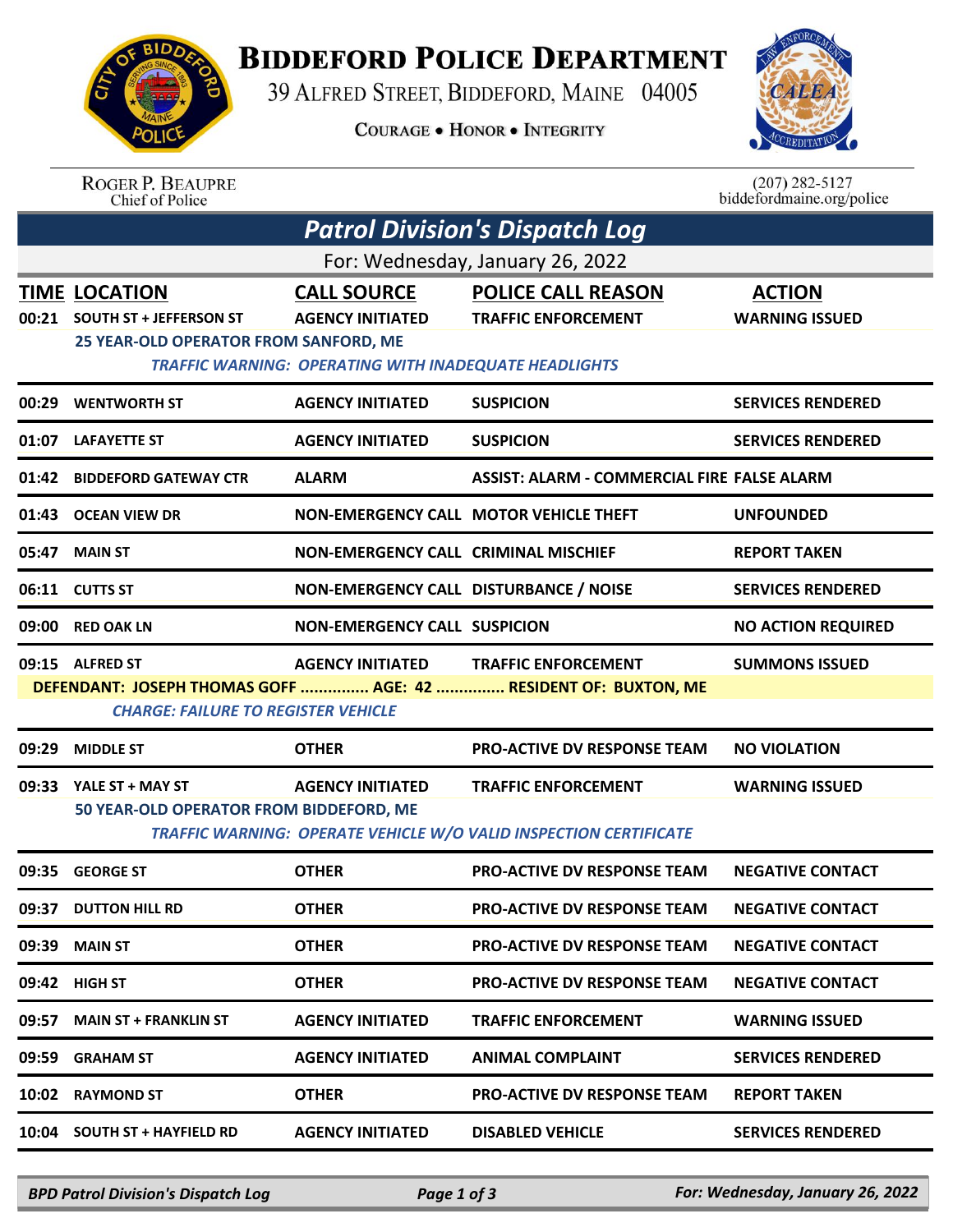|       | <b>TIME LOCATION</b><br>10:32 ELM ST                                                                 | <b>CALL SOURCE</b><br>NON-EMERGENCY CALL OUT FOR FOLLOW UP                           | <b>POLICE CALL REASON</b>                                                                                                                                                     | <b>ACTION</b><br><b>SERVICES RENDERED</b> |
|-------|------------------------------------------------------------------------------------------------------|--------------------------------------------------------------------------------------|-------------------------------------------------------------------------------------------------------------------------------------------------------------------------------|-------------------------------------------|
|       | 10:35 STATE ST                                                                                       | <b>NON-EMERGENCY CALL SUSPICION</b>                                                  |                                                                                                                                                                               | <b>SERVICES RENDERED</b>                  |
|       | 11:03 ALFRED ST                                                                                      | <b>RADIO</b>                                                                         | <b>OUT FOR FOLLOW UP</b>                                                                                                                                                      | <b>SERVICES RENDERED</b>                  |
|       | 11:18 EMERY ST<br><b>CHARGE: WARRANT ARREST</b>                                                      | NON-EMERGENCY CALL WARRANT ARREST                                                    | DEFENDANT: SHAWN MICHAEL ANDREWS  AGE: 31  RESIDENT OF: BIDDEFORD, ME                                                                                                         | <b>ARREST(S) MADE</b>                     |
|       | 11:21 GRANITE POINT RD                                                                               | <b>AGENCY INITIATED</b>                                                              | <b>SHELLFISH VIOLATION</b>                                                                                                                                                    | <b>NO VIOLATION</b>                       |
|       | 11:32 ALFRED ST + LAMBERT ST                                                                         | <b>E-911 CALL</b>                                                                    | <b>BOLO</b>                                                                                                                                                                   | <b>NEGATIVE CONTACT</b>                   |
|       | 11:54 ALFRED ST                                                                                      | NON-EMERGENCY CALL TRESPASSING                                                       |                                                                                                                                                                               | <b>SERVICES RENDERED</b>                  |
|       | 12:21 ALFRED ST                                                                                      | NON-EMERGENCY CALL ANIMAL COMPLAINT                                                  |                                                                                                                                                                               | <b>GONE ON ARRIVAL</b>                    |
|       | 12:25 STATE ST                                                                                       | <b>WALK-IN AT STATION</b>                                                            | <b>OUT FOR FOLLOW UP</b>                                                                                                                                                      | <b>SERVICES RENDERED</b>                  |
|       | 12:30 HILL ST + RITZ AVE<br>23 YEAR-OLD OPERATOR FROM E WALPOLE, MA                                  | <b>AGENCY INITIATED</b><br><b>TRAFFIC WARNING: SPEEDING 10-14 MPH OVER LIMIT</b>     | <b>TRAFFIC ENFORCEMENT</b>                                                                                                                                                    | <b>WARNING ISSUED</b>                     |
| 12:47 | <b>ALFRED ST + BOULDER WAY</b>                                                                       | <b>E-911 CALL</b>                                                                    | <b>VEHICLE CRASH - POLICE ONLY</b>                                                                                                                                            | <b>STATE FORM TAKEN</b>                   |
|       | 13:26 DARTMOUTH ST                                                                                   | <b>E-911 CALL</b>                                                                    | 911 MISUSE                                                                                                                                                                    | <b>SERVICES RENDERED</b>                  |
|       | 14:04 QUIMBY ST                                                                                      | <b>NON-EMERGENCY CALL THEFT</b>                                                      |                                                                                                                                                                               | <b>SERVICES RENDERED</b>                  |
|       |                                                                                                      |                                                                                      |                                                                                                                                                                               |                                           |
|       | 15:14 SOUTH ST<br>51 YEAR-OLD OPERATOR FROM BIDDEFORD, ME                                            | <b>AGENCY INITIATED</b><br><b>TRAFFIC WARNING: SPEEDING 10-14 MPH OVER LIMIT</b>     | <b>TRAFFIC ENFORCEMENT</b>                                                                                                                                                    | <b>WARNING ISSUED</b>                     |
|       | 15:29 ELM ST<br>35 YEAR-OLD OPERATOR FROM BIDDEFORD, ME                                              | <b>AGENCY INITIATED</b>                                                              | <b>TRAFFIC ENFORCEMENT</b><br><b>TRAFFIC WARNING: FAILING TO NOTIFY STATE OF NAME AND ADDRESS CHANGE</b><br>TRAFFIC WARNING: OPERATE VEHICLE W/O VALID INSPECTION CERTIFICATE | <b>WARNING ISSUED</b>                     |
| 15:40 | <b>MAIN ST</b><br>22 YEAR-OLD OPERATOR FROM OLD ORCHARD BEACH, ME                                    | <b>AGENCY INITIATED</b><br><b>TRAFFIC WARNING: FAILING TO OBEY RED TRAFFIC LIGHT</b> | <b>TRAFFIC ENFORCEMENT</b>                                                                                                                                                    | <b>WARNING ISSUED</b>                     |
|       | 15:41 ALFRED ST + MEDICAL CENTER D AGENCY INITIATED<br><b>34 YEAR-OLD OPERATOR FROM PORTLAND, ME</b> |                                                                                      | <b>TRAFFIC ENFORCEMENT</b><br><b>TRAFFIC WARNING: OPERATE VEHICLE W/O VALID INSPECTION CERTIFICATE</b>                                                                        | <b>WARNING ISSUED</b>                     |